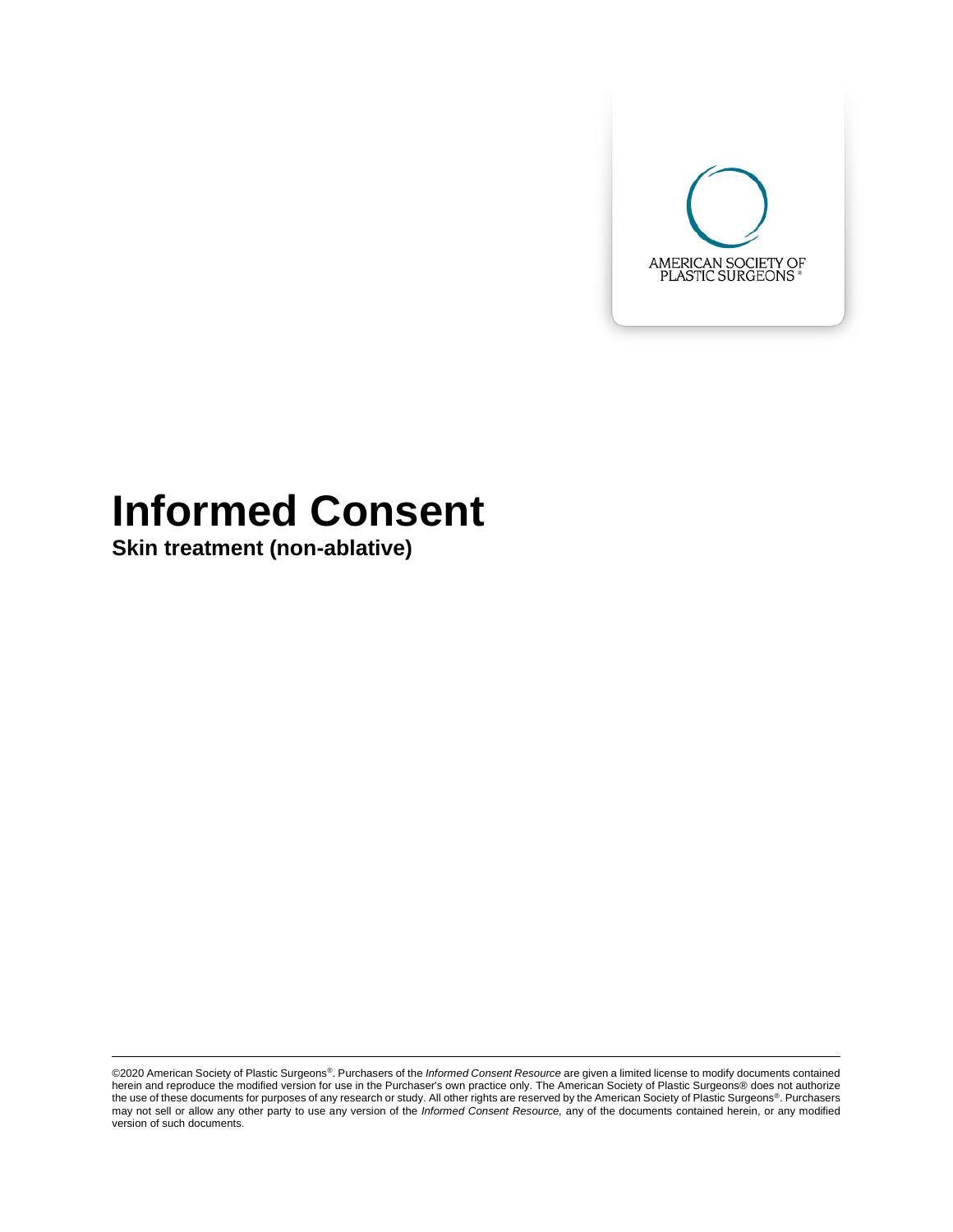

### **INSTRUCTIONS**

This document is about informed consent. It will tell you about **skin treatment (non-ablative)**. It will outline its risks, and other treatment options.

It is important that you read this whole document carefully. Please initial each page. Doing so means you have read the page. Signing the consent agreement means that you agree to the surgery that you have talked about with your plastic surgeon.

#### **GENERAL INFORMATION**

Non-ablative skin treatments include microblading, micropenning, and microdermabrasion. They treat the surface of the skin, without destroying or damaging it (unlike chemical peels). Microblading is a semipermanent makeup procedure. It greatly corrects or restores the appearance of an eyebrow. Pigment is placed under the top layer of the skin with a special device. No machines are used. Micropenning (also known as microneedling) uses a special device to treat acne scars, stretch marks, pores of different sizes, melasma, sun spots, and fine and deep lines. It is also used for skin rejuvenation. Microdermabrasion uses a minimally abrasive instrument to remove the thicker, uneven outer layer of your skin. It treats light scarring, discoloration, sun damage, and stretch marks.

#### **OTHER TREATMENTS**

Other treatment options include shaping, tinting, waxing, preening, stenciling, using brow extensions or brow hair transplants, and skin exfoliating. These have their own risks and potential issues.

#### **RISKS OF NON-ABLATIVE SKIN TREATMENTS**

All procedures have some risk. It is important that you know these risks. You must also understand other issues that might come up during or after this procedure. Every procedure has its limits. Choosing to have a procedure means comparing the risks and benefits. Most patients do not face problems, but you should talk about them with your plastic surgeon. Make sure you know all possible risks of non-ablative skin treatment.

#### **SPECIFIC RISKS OF SKIN TREATMENT (NON-ABLATIVE)**

#### **Bruising:**

You may see bruising after the procedure. It should not last more than a day or two.

#### **Infection:**

It is rare, but you may get an infection after the procedure. If you do, you may need more treatment. This could include antibiotics, time in the hospital, or surgery. You need to tell your professional skin technician about any other infection. This could be ingrown toenails, insect bites, tooth problems, or urinary infections. An infection in another part of your body can lead to an infection in the treated area.

#### **Erythema (Skin Redness):**

Your skin may turn red near the treated area after injections. It may stay red for a few days after the procedure.

#### **Skin Discoloration/Swelling:**

You may see swelling after the treatment. The skin at or near the procedure site can look lighter or darker than the skin around it. It is not common but swelling and skin discoloration can last a long time. In rare cases, it may be permanent.

**Page 1 of 3 Patient Initials** ©2020 American Society of Plastic Surgeons® This form is for reference purposes only. It is a general guideline and not a statement of standard of care. Rather, this form should be edited and amended to reflect policy requirements of your practice site(s), CMS and Joint Commission requirements, if applicable, and legal requirements of your individual states. The ASPS does not certify that this form, or any modified version of this form, meets the requirements to obtain informed consent for this procedure in the jurisdiction of your practice.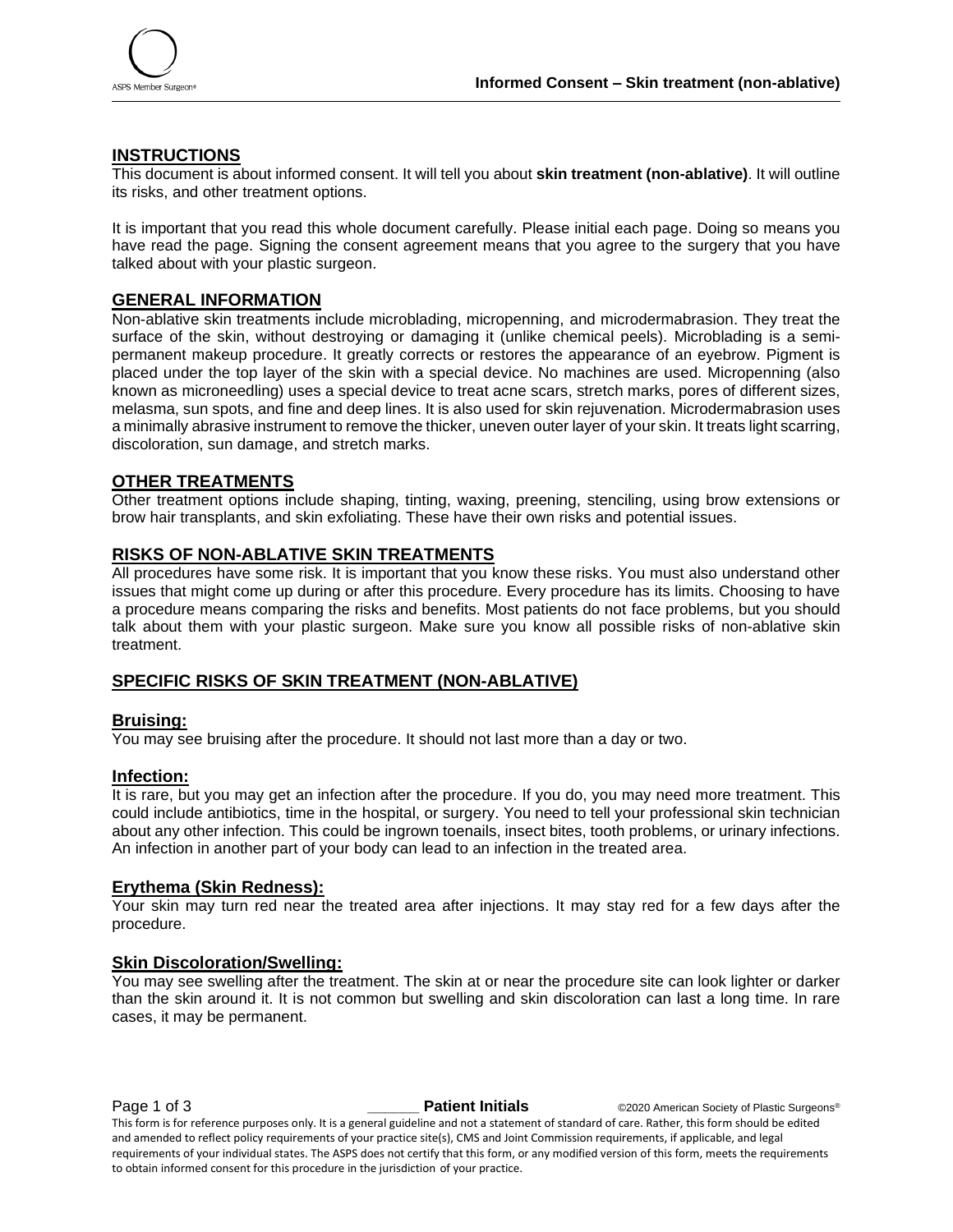

#### **Allergic Reaction:**

In rare cases, patients have allergic reactions to the pigment, topical preparations, or injected agents. Allergic reactions may need more treatment. You should tell your skin technician of any prior allergic reactions.

#### **Poor Results:**

You can expect good results. However, there is no guarantee for the results. The body is not symmetrical. Almost everyone sees some level of unevenness. This may not be visible before the treatment. For example, one side of your face may be a little larger. One side could sag more than the other. If you have more realistic ideas about the treatment, the results will look better to you. Some patients do not reach their goals. It is not the fault of the professional skin technician or the treatment. You may not like the results. Unwanted results may NOT improve with more treatment.

#### **DISCLAIMER**

Informed consent documents give you information about the procedure you are considering. These documents explain the risks of that procedure. They also discuss other treatment options, including not having surgery. However, informed consent documents can't cover everything. Your plastic surgeon may give you more or different information. This may be based on the facts of your case.

Informed consent documents are not meant to define or serve as the standard of medical care. Standards of medical care are determined based on the facts involved in an individual case. They may change with advances in science and technology. They can also change with the way doctors practice medicine.

## **It is important that you read the above information carefully and get all your questions answered before signing the consent agreement on the next page.**

**Page 2 of 3 Patient Initials COVID-2020** American Society of Plastic Surgeons®